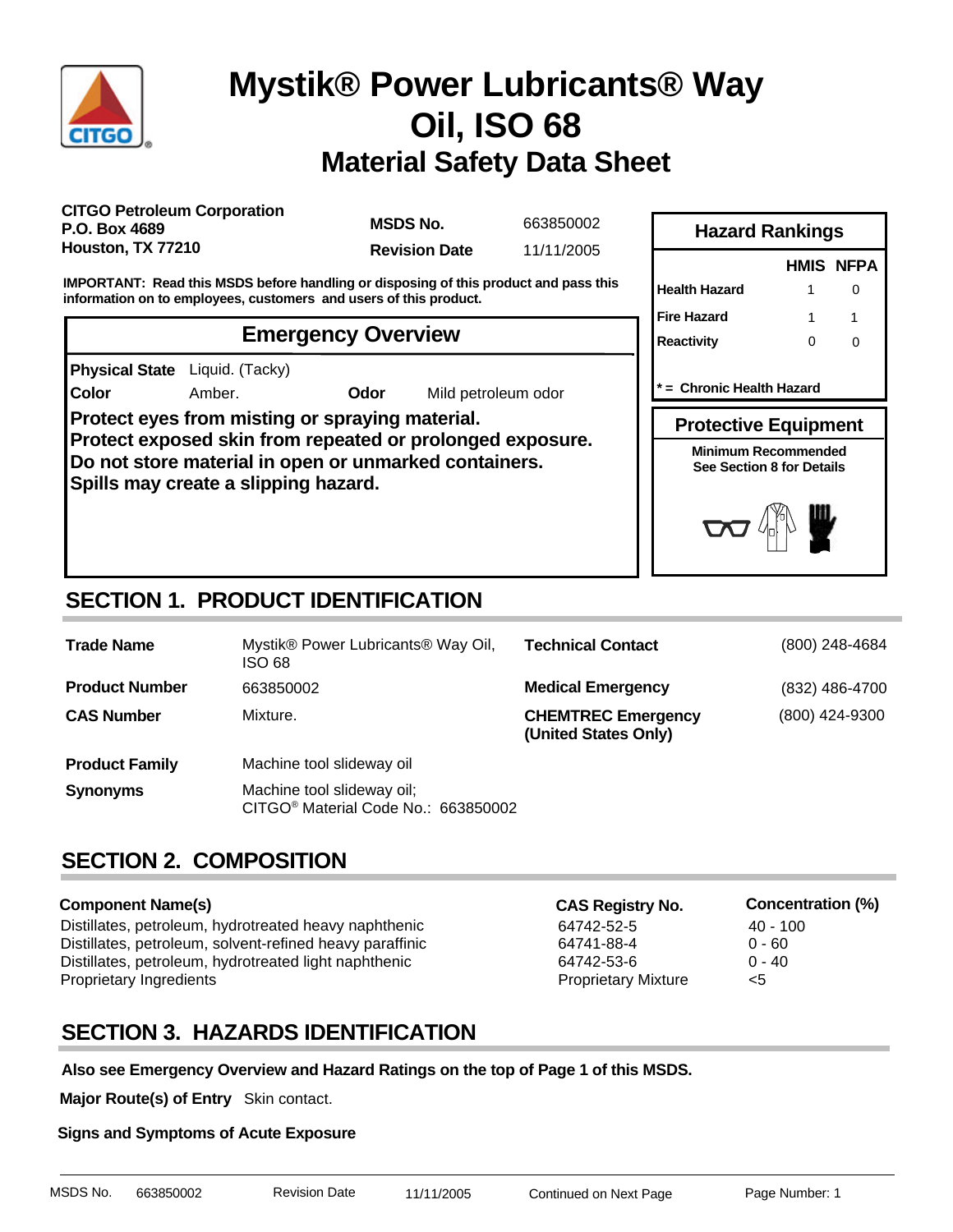| <b>Inhalation</b>                               | At elevated temperatures or in enclosed spaces, product mist or vapors may irritate the<br>mucous membranes of the nose, the throat, bronchi, and lungs.                                                                                                                                                                                                                                                    |
|-------------------------------------------------|-------------------------------------------------------------------------------------------------------------------------------------------------------------------------------------------------------------------------------------------------------------------------------------------------------------------------------------------------------------------------------------------------------------|
| <b>Eye Contact</b>                              | This product can cause transient mild eye irritation with short-term contact with liquid sprays<br>or mists. Symptoms include stinging, watering, redness, and swelling.                                                                                                                                                                                                                                    |
| <b>Skin Contact</b>                             | This material can cause mild skin irritation from prolonged or repeated skin contact.<br>Injection under the skin can cause inflammation and swelling. Injection of pressurized<br>hydrocarbons can cause severe, permanent tissue damage. Initial symptoms may be minor.<br>Injection of petroleum hydrocarbons requires immediate medical attention.                                                      |
| Ingestion                                       | If swallowed, large volumes of material can cause generalized depression, headache,<br>drowsiness, nausea, vomiting and diarrhea. Smaller doses can cause a laxative effect. If<br>aspirated into the lungs, liquid can cause lung damage.                                                                                                                                                                  |
| <b>Chronic Health Effects</b><br><b>Summary</b> | This product contains a petroleum-based mineral oil. Prolonged or repeated skin contact<br>can cause mild irritation and inflammation characterized by drying, cracking, (dermatitis) or<br>oil acne. Repeated or prolonged inhalation of petroleum-based mineral oil mists at<br>concentrations above applicable workplace exposure levels can cause respiratory irritation or<br>other pulmonary effects. |
| <b>Conditions Aggravated</b><br>by Exposure     | Disorders of the following organs or organ systems that may be aggravated by significant<br>exposure to this material or its components include: Skin                                                                                                                                                                                                                                                       |
| <b>Target Organs</b>                            | May cause damage to the following organs: skin.                                                                                                                                                                                                                                                                                                                                                             |
| <b>Carcinogenic Potential</b>                   | This product is not known to contain any components at concentrations above 0.1% which<br>are considered carcinogenic by OSHA, IARC or NTP.                                                                                                                                                                                                                                                                 |

**OSHA Hazard Classification is indicated by an "X" in the box adjacent to the hazard title. If no "X" is present, the product does not exhibit the hazard as defined in the OSHA Hazard Communication Standard (29 CFR 1910.1200).**

|                                                       | <b>OSHA Health Hazard Classification</b>                        |                                                          | <b>OSHA Physical Hazard Classification</b>              |                                                               |  |
|-------------------------------------------------------|-----------------------------------------------------------------|----------------------------------------------------------|---------------------------------------------------------|---------------------------------------------------------------|--|
| <b>I</b> Irritant<br><b>Toxic</b><br><b>Corrosive</b> | <b>Sensitizer</b><br><b>Highly Toxic</b><br><b>Carcinogenic</b> | Combustible<br><b>Flammable</b><br><b>Compressed Gas</b> | <b>Explosive</b><br>Oxidizer<br><b>Organic Peroxide</b> | <b>Pyrophoric</b><br><b>Water-reactive</b><br><b>Unstable</b> |  |

# **SECTION 4. FIRST AID MEASURES**

**Take proper precautions to ensure your own health and safety before attempting rescue or providing first aid. For more specific information, refer to Exposure Controls and Personal Protection in Section 8 of this MSDS.**

| <b>Inhalation</b>   | Move victim to fresh air. If victim is not breathing, immediately begin rescue breathing. If<br>breathing is difficult, 100 percent humidified oxygen should be administered by a qualified<br>individual. Seek medical attention immediately. Keep the affected individual warm and at<br>rest.                                                                                                                                                                                                                            |
|---------------------|-----------------------------------------------------------------------------------------------------------------------------------------------------------------------------------------------------------------------------------------------------------------------------------------------------------------------------------------------------------------------------------------------------------------------------------------------------------------------------------------------------------------------------|
| <b>Eye Contact</b>  | Check for and remove contact lenses. Flush eyes with cool, clean, low-pressure water while<br>occasionally lifting and lowering eyelids. Seek medical attention if excessive tearing, redness,<br>or pain persists.                                                                                                                                                                                                                                                                                                         |
| <b>Skin Contact</b> | If burned by hot material, cool skin by quenching with large amounts of cool water. For<br>contact with product at ambient temperatures, remove contaminated shoes and clothing.<br>Wipe off excess material. Wash exposed skin with mild soap and water. Seek medical<br>attention if tissue appears damaged or if pain or irritation persists. Thoroughly clean<br>contaminated clothing before reuse. Discard contaminated leather goods. If material is<br>injected under the skin, seek medical attention immediately. |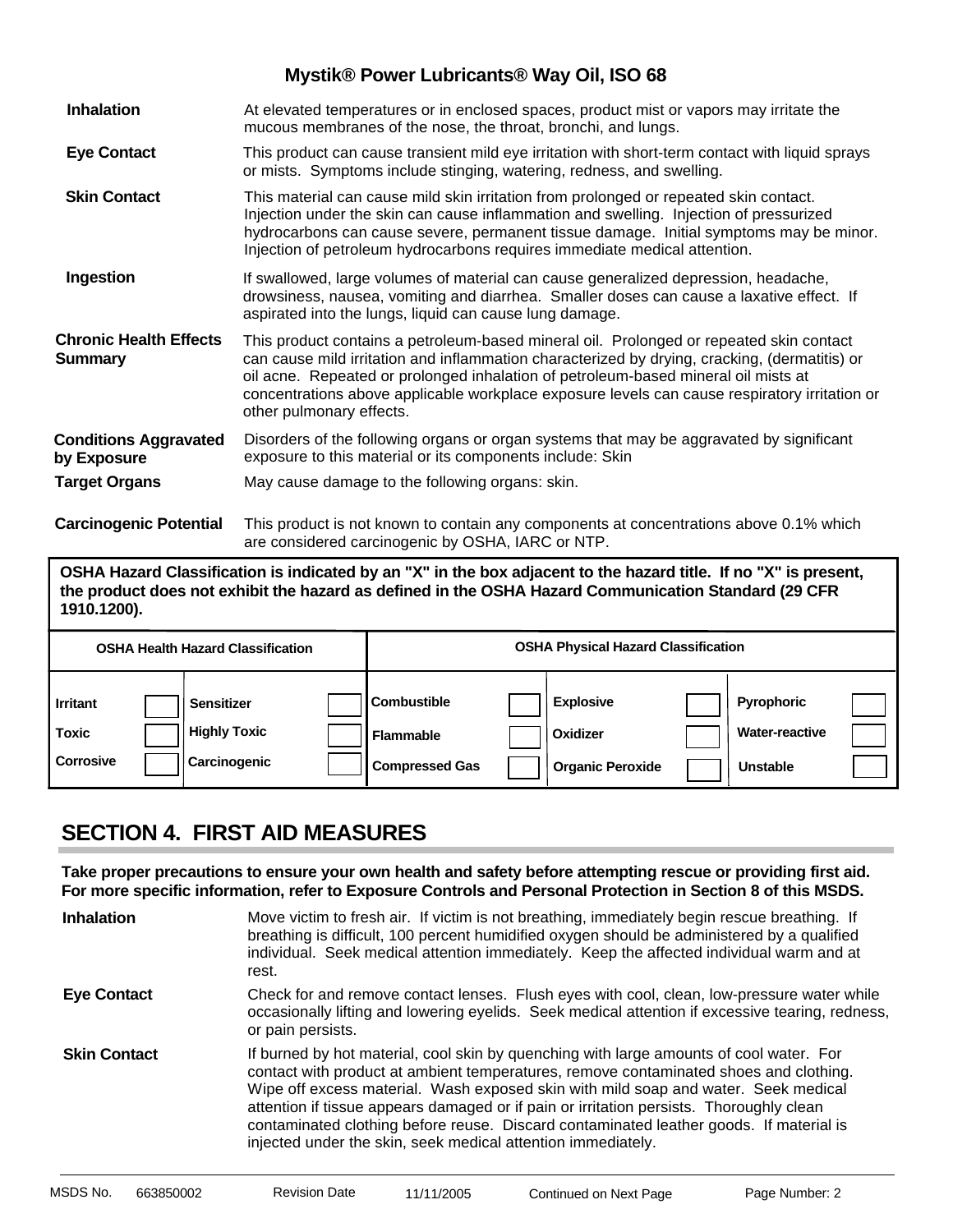| Ingestion                 | Do not induce vomiting unless directed to by a physician. Do not give anything to drink unless<br>directed to by a physician. Never give anything by mouth to a person who is not fully<br>conscious. If significant amounts are swallowed or irritation or discomfort occurs, seek<br>medical attention immediately. |
|---------------------------|-----------------------------------------------------------------------------------------------------------------------------------------------------------------------------------------------------------------------------------------------------------------------------------------------------------------------|
| <b>Notes to Physician</b> | INGESTION: The viscosity range of the product(s) represented by this MSDS is greater than<br>100 SUS at 100°F. There is a low risk of aspiration upon ingestion Careful gastric lavage or<br>emesis may be considered to evacuate large quantities of material.                                                       |

### **SECTION 5. FIRE FIGHTING MEASURES**

| <b>NFPA Flammability</b><br><b>Classification</b> | NFPA Class-IIIB combustible material.                                                                                                                                                                                                                                                                                                |                                       |          |  |
|---------------------------------------------------|--------------------------------------------------------------------------------------------------------------------------------------------------------------------------------------------------------------------------------------------------------------------------------------------------------------------------------------|---------------------------------------|----------|--|
| <b>Flash Point</b>                                |                                                                                                                                                                                                                                                                                                                                      | Open cup: 182°C (360°F) (Cleveland.). |          |  |
| Lower Flammable Limit No data.                    |                                                                                                                                                                                                                                                                                                                                      | <b>Upper Flammable Limit</b>          | No data. |  |
| <b>Autoignition</b><br><b>Temperature</b>         | Not available.                                                                                                                                                                                                                                                                                                                       |                                       |          |  |
| <b>Hazardous Combustion</b><br><b>Products</b>    | Carbon dioxide, carbon monoxide, smoke, fumes, unburned hydrocarbons and oxides of<br>sulfur and/or nitrogen.                                                                                                                                                                                                                        |                                       |          |  |
| <b>Special Properties</b>                         | This material can burn but will not readily ignite. This material will release vapors when<br>heated above the flash point temperature that can ignite when exposed to a source of<br>ignition. In enclosed spaces, heated vapor can ignite with explosive force. Mists or sprays<br>may burn at temperatures below the flash point. |                                       |          |  |
| <b>Extinguishing Media</b>                        | Use dry chemical, foam, Carbon Dioxide or water fog. Water or foam may cause frothing.<br>Carbon dioxide and inert gas can displace oxygen. Use caution when applying carbon<br>dioxide or inert gas in confined spaces.                                                                                                             |                                       |          |  |
| <b>Protection of Fire</b><br><b>Fighters</b>      | Firefighters must use full bunker gear including NIOSH-approved positive pressure<br>self-contained breathing apparatus to protect against potential hazardous combustion or<br>decomposition products and oxygen deficiencies.                                                                                                      |                                       |          |  |

### **SECTION 6. ACCIDENTAL RELEASE MEASURES**

**Take proper precautions to ensure your own health and safety before attempting spill control or clean-up. For more specific information, refer to the Emergency Overview on Page 1, Exposure Controls and Personal Protection in Section 8 and Disposal Considerations in Section 13 of this MSDS.**

> Do not touch damaged containers or spilled material unless wearing appropriate protective equipment. Slipping hazard; do not walk through spilled material. Stop leak if you can do so without risk. For small spills, absorb or cover with dry earth, sand, or other inert non-combustible absorbent material and place into waste containers for later disposal. Contain large spills to maximize product recovery or disposal. Prevent entry into waterways or sewers. In urban area, cleanup spill as soon as possible. In natural environments, seek cleanup advice from specialists to minimize physical habitat damage. This material will float on water. Absorbent pads and similar materials can be used. Comply with all laws and regulations.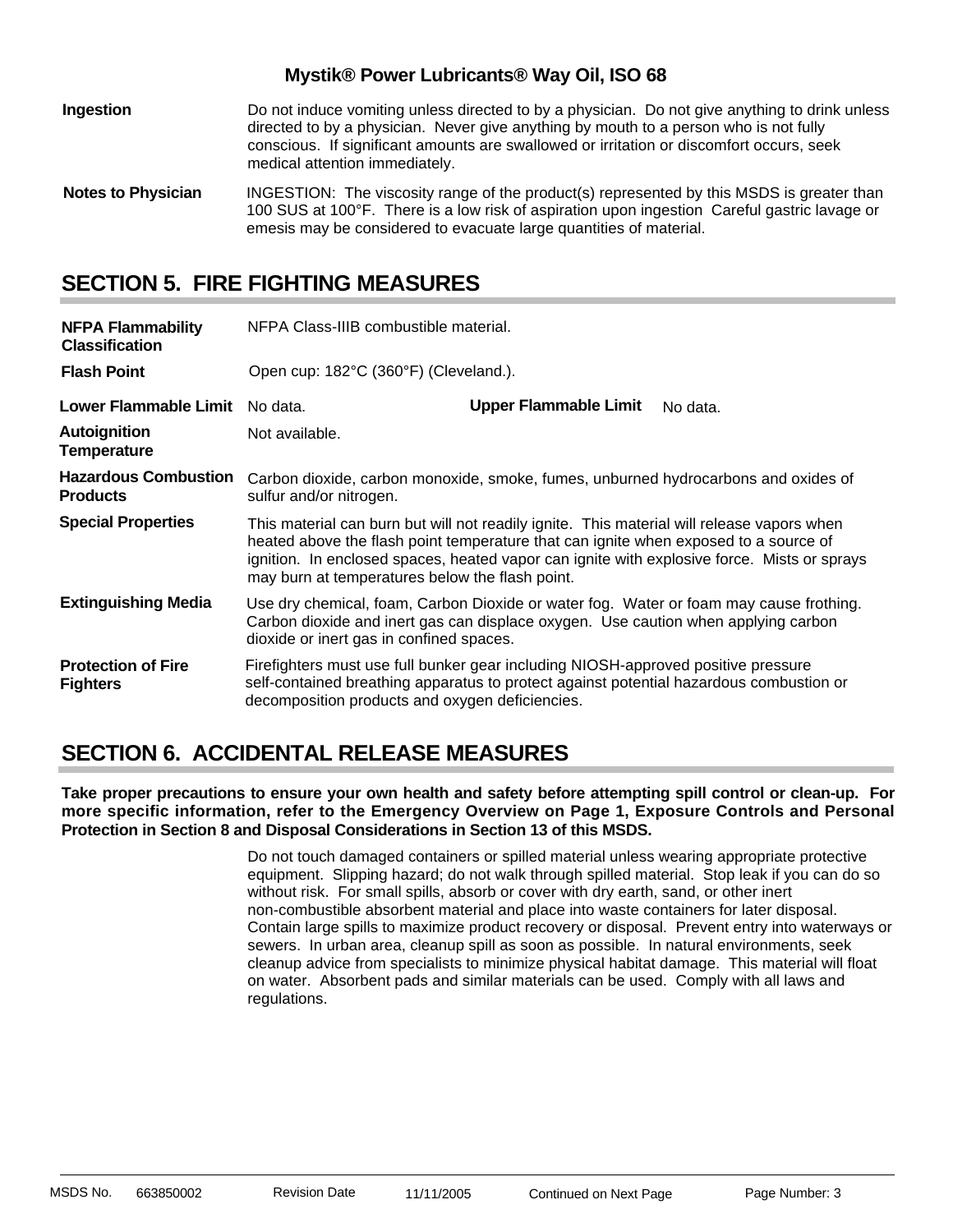### **SECTION 7. HANDLING AND STORAGE**

- Avoid contamination and extreme temperatures to minimize product degradation. Empty containers may contain product residues that can ignite with explosive force. Do not pressurize, cut, weld, braze solder, drill, grind or expose containers to flames, sparks, heat or other potential ignition sources. Consult appropriate federal, state and local authorities before reusing, reconditioning, reclaiming, recycling or disposing of empty containers and/or waste residues of this product. **Handling**
- **Storage** Keep container closed. Do not store with strong oxidizing agents. Do not store at elevated temperatures. Avoid storing product in direct sunlight for extended periods of time. Consult appropriate federal, state and local authorities before reusing, reconditioning, reclaiming, recycling or disposing of empty containers or waste residues of this product.

# **SECTION 8. EXPOSURE CONTROLS AND PERSONAL PROTECTION**

#### **Engineering Controls** Provide exhaust ventilation or other engineering controls to keep the airborne concentrations of mists and/or vapors below the recommended exposure limits (see below). An eye wash station and safety shower should be located near the work-station.

**Personal Protective Equipment** Personal protective equipment should be selected based upon the conditions under which this material is used. A hazard assessment of the work area for PPE requirements should be conducted by a qualified professional pursuant to OSHA regulations. The following pictograms represent the minimum requirements for personal protective equipment. For certain operations, additional PPE may be required.



Safety glasses equipped with side shields are recommended as minimum protection in industrial settings. Wear goggles if splashing or spraying is anticipated. Wear goggles and face shield if material is heated above 125°F (51°C). Have suitable eye wash water available. Avoid skin contact. Use gloves constructed of chemical resistant materials such as heavy nitrile rubber or appropriate barrier creams with prolonged or repeated contact. If the product is processed or handled at elevated temperature, protect against thermal burns by using heat-resistant (insulated) gloves. Do not wear gloves or loose fitting clothing around rotating or moving equipment. Use good personal hygiene practices. The need for respiratory protection is not anticipated under normal use conditions and with adequate ventilation. If elevated airborne concentrations above applicable workplace exposure levels are anticipated, a NIOSH-approved organic vapor respirator equipped with a dust/mist prefilter should be used. Protection factors vary depending upon the type of respirator used. Respirators should be used in accordance with OSHA requirements (29 CFR 1910.134). **Eye Protection Respiratory Protection** Use clean protective clothing if splashing or spraying conditions are present. Protective clothing may include long-sleeve outer garment, apron, or lab coat. If significant contact occurs, remove oil-contaminated clothing as soon as possible and promptly shower. Launder contaminated clothing before reuse or discard. Wear heat protective boots and protective clothing when handling material at elevated temperatures. **Hand Protection Body Protection**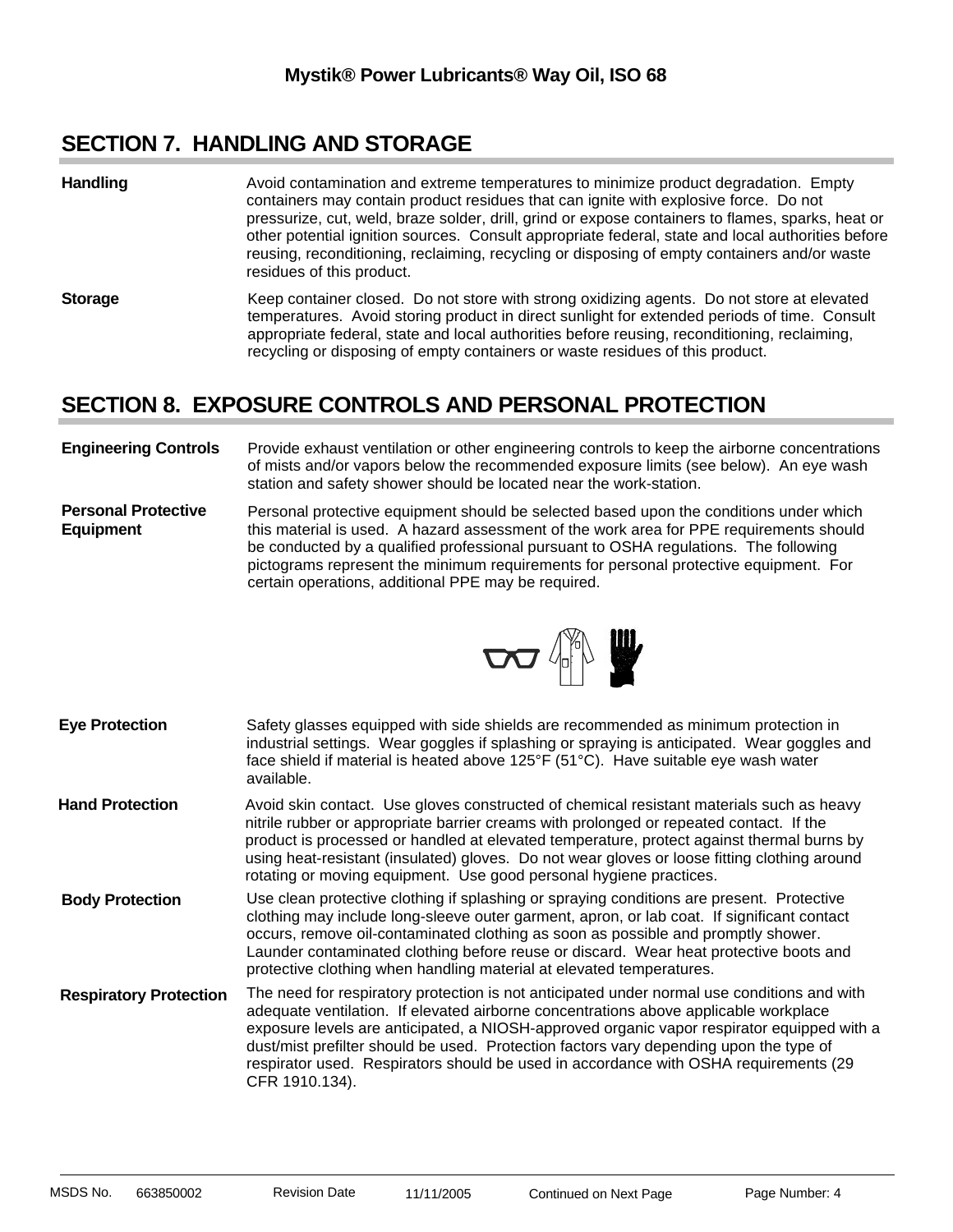Use good personal hygiene practices. Wash hands and other exposed skin areas with plenty of mild soap and water before eating, drinking, smoking, use of toilet facilities, or leaving work. DO NOT use gasoline, kerosene, solvents or harsh abrasives as skin cleaners. Since specific exposure standards/control limits have not been established for this product, the "Oil Mist, Mineral" exposure limits shown below are suggested as minimum control guidelines. **General Comments**

#### **Occupational Exposure Guidelines**

| <b>Substance</b>  | <b>Applicable Workplace Exposure Levels</b> |
|-------------------|---------------------------------------------|
| Oil Mist, Mineral | <b>ACGIH (United States).</b>               |
|                   | TWA: 5 mg/m <sup>3</sup> 8 hour(s).         |
|                   | STEL: $10 \text{ mg/m}^3$ 15 minute(s).     |
|                   | <b>OSHA (United States).</b>                |
|                   | TWA: 5 mg/m <sup>3</sup> 8 hour(s).         |
|                   |                                             |

### **SECTION 9. PHYSICAL AND CHEMICAL PROPERTIES (TYPICAL)**

| <b>Physical State</b>                  | Liquid. (Tacky)                                                                                                                                    | Color | Amber.                                 |                                         | Odor                    | Mild petroleum odor |
|----------------------------------------|----------------------------------------------------------------------------------------------------------------------------------------------------|-------|----------------------------------------|-----------------------------------------|-------------------------|---------------------|
| <b>Specific Gravity</b>                | $0.89$ (Water = 1)                                                                                                                                 | pH    | Not applicable                         |                                         | Vapor<br><b>Density</b> | $>1$ (Air = 1)      |
| <b>Boiling Range</b>                   | Not available.                                                                                                                                     |       |                                        | <b>Melting/Freezing</b><br><b>Point</b> |                         | Not available.      |
| <b>Vapor Pressure</b>                  | $<$ 0.01 kPa ( $<$ 0.1 mm Hg) (at 20 $^{\circ}$ C)                                                                                                 |       | <b>Volatility</b>                      |                                         | Negligible volatility.  |                     |
| Solubility in<br>Water                 | Negligible solubility in cold water.                                                                                                               |       | <b>Viscosity</b><br>(cSt $@$ 40 $°C$ ) |                                         | 68                      |                     |
| <b>Flash Point</b>                     | Open cup: 182°C (360°F) (Cleveland.).                                                                                                              |       |                                        |                                         |                         |                     |
| <b>Additional</b><br><b>Properties</b> | Gravity, $^{\circ}$ API (ASTM D287) = 22.9 @ 60 $^{\circ}$ F<br>Density = $7.42$ Lbs/gal.<br>Viscosity (ASTM D2161) = 340 SUS $@$ 100 $^{\circ}$ F |       |                                        |                                         |                         |                     |

### **SECTION 10. STABILITY AND REACTIVITY**

| <b>Chemical Stability</b>                                   | Stable.                                        | <b>Hazardous Polymerization</b>                                                     | Not expected to occur.                                                                   |
|-------------------------------------------------------------|------------------------------------------------|-------------------------------------------------------------------------------------|------------------------------------------------------------------------------------------|
| <b>Conditions to Avoid</b>                                  |                                                | Keep away from extreme heat, sparks, open flame, and strongly oxidizing conditions. |                                                                                          |
| <b>Materials</b><br>Incompatibility                         | Strong oxidizers.                              |                                                                                     |                                                                                          |
| <b>Hazardous</b><br><b>Decomposition</b><br><b>Products</b> | products identified in Section 5 of this MSDS. |                                                                                     | No additional hazardous decomposition products were identified other than the combustion |

### **SECTION 11. TOXICOLOGICAL INFORMATION**

**For other health-related information, refer to the Emergency Overview on Page 1 and the Hazards Identification in Section 3 of this MSDS.**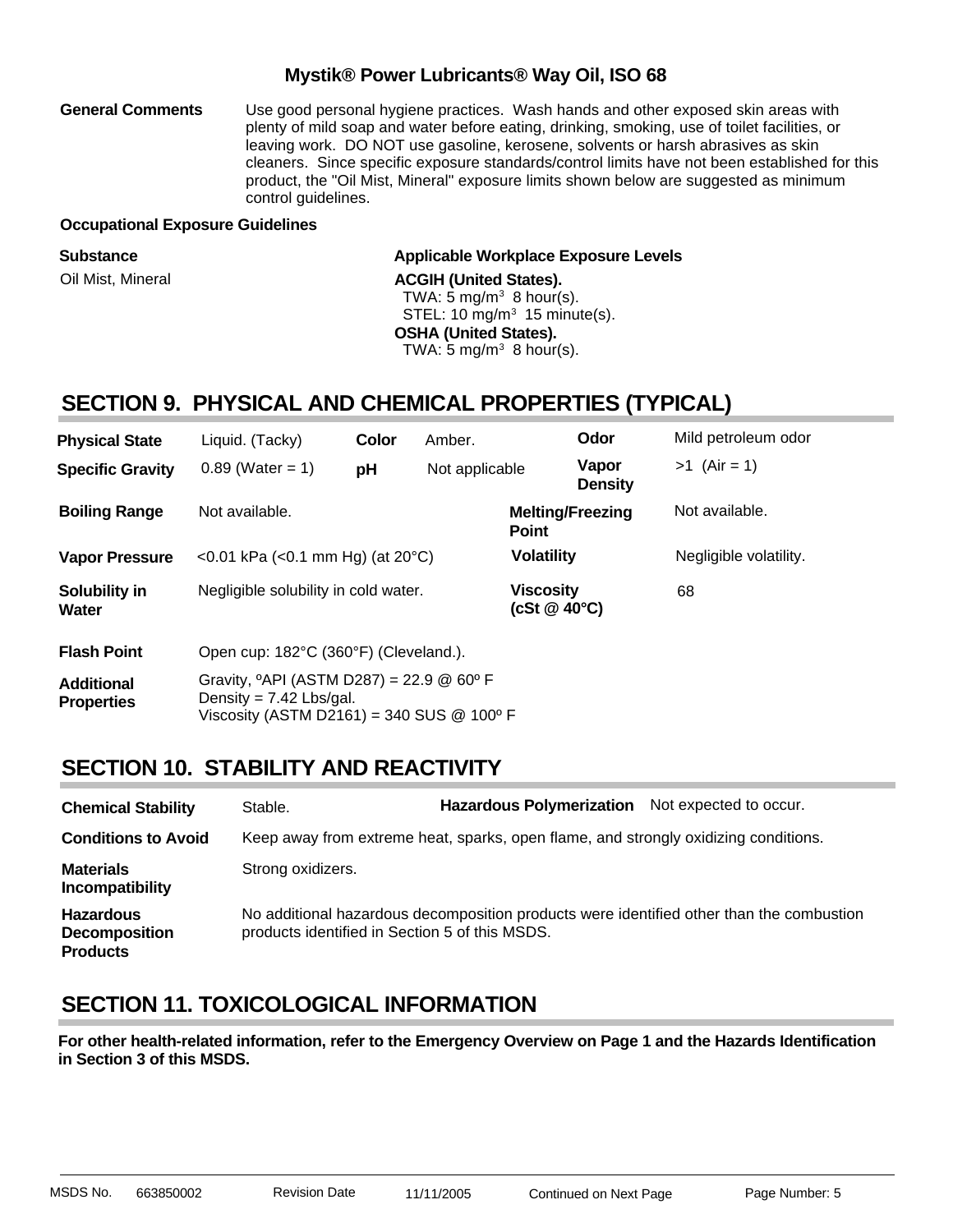|  | <b>Toxicity Data</b> |
|--|----------------------|
|  |                      |

**Distillates, petroleum, hydrotreated heavy naphthenic:** 

| ORAL (LD50):   | Acute: >5000 mg/kg [Rat].    |
|----------------|------------------------------|
| DERMAL (LD50): | Acute: >2000 mg/kg [Rabbit]. |

Mineral oil mists derived from highly refined oils are reported to have low acute and sub-acute toxicities in animals. Effects from single and short-term repeated exposures to high concentrations of mineral oil mists well above applicable workplace exposure levels include lung inflammatory reaction, lipoid granuloma formation and lipoid pneumonia. In acute and sub-acute studies involving exposures to lower concentrations of mineral oil mists at or near current work place exposure levels produced no significant toxicological effects.

#### **Distillates, petroleum, solvent-refined heavy paraffinic** :

| ORAL (LD50):   | Acute: >5000 mg/kg [Rat].    |
|----------------|------------------------------|
| DERMAL (LD50): | Acute: >2000 mg/kg [Rabbit]. |

Mineral oil mists derived from highly refined oils are reported to have low acute and sub-acute toxicities in animals. Effects from single and short-term repeated exposures to high concentrations of mineral oil mists well above applicable workplace exposure levels include lung inflammatory reaction, lipoid granuloma formation and lipoid pneumonia. In acute and sub-acute studies involving exposures to lower concentrations of mineral oil mists at or near current work place exposure levels produced no significant toxicological effects. In long term studies (up to two years) no carcinogenic effects have been reported in any animal species tested. Analyses conducted by method IP 346 indicate that the concentration of DMSO extractables in this mineral oil is below 3.0 weight percent.

#### **Distillates, petroleum, hydrotreated light naphthenic**:

| ORAL (LD50):   | Acute: $>5000$ mg/kg [Rat].  |
|----------------|------------------------------|
| DERMAL (LD50): | Acute: >2000 mg/kg [Rabbit]. |

INHALATION (LC50) Acute: 9.6 mg/L (Female Rat). INHALATION (LC50) Acute: 10.5 mg/L (Male Rat). DRAIZE EYE Acute: Non-irritating (Rabbit). DRAIZE DERMAL Acute: Mild skin irritant (Rabbit). BUEHLER DERMAL Acute: Non-sensitizing (Guinea Pig). 28-Day DERMAL Sub-Chronic: Mild to moderate skin irritant (Rabbit & Rat).

A life-time dermal application of severely hydrotreated light naphthenic oils produced skin masses on mice which correlated with the skin irritation response levels of the test animals. Additional studies attribute these masses to a weak promotional activity. These studies indicate that light naphthenic oils are not mutagenic, tumor initiators nor complete chemical carcinogens. These materials have not been determined to be carcinogenic by IARC, NTP or OSHA.

### **SECTION 12. ECOLOGICAL INFORMATION**

Analysis for ecological effects has not been conducted on this product. However, if spilled, this product and any contaminated soil or water may be harmful to human, animal, and aquatic life. Also, the coating action associated with petroleum and petroleum products can be harmful or fatal to aquatic life and waterfowl. **Ecotoxicity**

An environmental fate analysis is not available for this specific product. Plants and animals may experience harmful or fatal effects when coated with petroleum products. Petroleum-based (mineral) lubricating oils normally will float on water. In stagnant or slow-flowing waterways, an oil layer can cover a large surface area. As a result, this oil layer might limit or eliminate natural atmospheric oxygen transport into the water. With time, if not removed, oxygen depletion in the waterway may be sufficient to cause a fish kill or create an anaerobic environment. **Environmental Fate**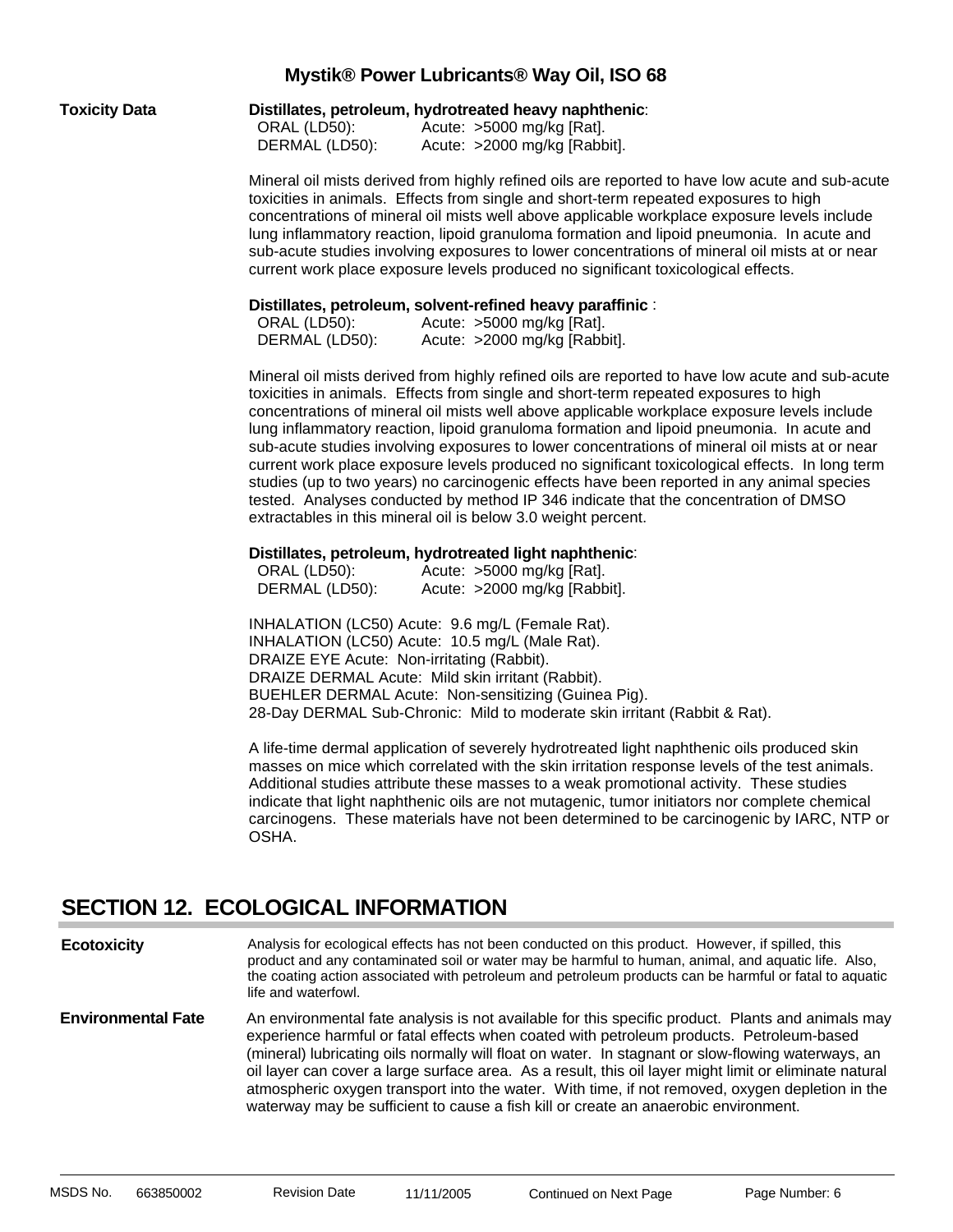# **SECTION 13. DISPOSAL CONSIDERATIONS**

**Hazard characteristic and regulatory waste stream classification can change with product use. Accordingly, it is the responsibility of the user to determine the proper storage, transportation, treatment and/or disposal methodologies for spent materials and residues at the time of disposition.**

> Conditions of use may cause this material to become a "hazardous waste", as defined by federal or state regulations. It is the responsibility of the user to determine if the material is a "hazardous waste" at the time of disposal. Transportation, treatment, storage, and disposal of waste material must be conducted in accordance with RCRA regulations (see 40 CFR 260 through 40 CFR 271). State and/or local regulations may be more restrictive. Contact your regional US EPA office for guidance concerning case specific disposal issues. Empty drums and pails retain residue. DO NOT pressurize, cut, weld, braze, solder, drill, grind, or expose this product's empty container to heat, flame, or other ignition sources. DO NOT attempt to clean it. Empty drums and pails should be drained completely, properly bunged or sealed, and promptly sent to a reconditioner.

### **SECTION 14. TRANSPORT INFORMATION**

**The shipping description below may not represent requirements for all modes of transportation, shipping methods or locations outside of the United States.**

| <b>US DOT Status</b>        | Not regulated by the U.S. Department of Transportation as a hazardous material. |                                        |                                                       |
|-----------------------------|---------------------------------------------------------------------------------|----------------------------------------|-------------------------------------------------------|
| <b>Proper Shipping Name</b> | Not regulated.                                                                  |                                        |                                                       |
| <b>Hazard Class</b>         | Not regulated.                                                                  | <b>Packing Group(s)</b>                | Not applicable.                                       |
|                             |                                                                                 | <b>UN/NA Number</b>                    | Not regulated.                                        |
| <b>Reportable Quantity</b>  | A Reportable Quantity (RQ) has not been established for this material.          |                                        |                                                       |
| Placard(s)                  |                                                                                 | <b>Emergency Response</b><br>Guide No. | Not applicable.                                       |
|                             |                                                                                 | <b>MARPOL III Status</b>               | Not a DOT "Marine"<br>Pollutant" per 49 CFR<br>171.8. |

# **SECTION 15. REGULATORY INFORMATION**

| <b>TSCA Inventory</b>                                                | This product and/or its components are listed on the Toxic Substances Control Act (TSCA)<br>inventory.                                                                                                                                                                                                                                                                                       |
|----------------------------------------------------------------------|----------------------------------------------------------------------------------------------------------------------------------------------------------------------------------------------------------------------------------------------------------------------------------------------------------------------------------------------------------------------------------------------|
| <b>SARA 302/304</b><br><b>Emergency Planning</b><br>and Notification | The Superfund Amendments and Reauthorization Act of 1986 (SARA) Title III requires<br>facilities subject to Subparts 302 and 304 to submit emergency planning and notification<br>information based on Threshold Planning Quantities (TPQs) and Reportable Quantities<br>(RQs) for "Extremely Hazardous Substances" listed in 40 CFR 302.4 and 40 CFR 355. No<br>components were identified. |
| SARA 311/312 Hazard<br><b>Identification</b>                         | The Superfund Amendments and Reauthorization Act of 1986 (SARA) Title III requires<br>facilities subject to this subpart to submit aggregate information on chemicals by "Hazard<br>Category" as defined in 40 CFR 370.2. This material would be classified under the following<br>hazard categories:<br>No SARA 311/312 hazard categories identified.                                       |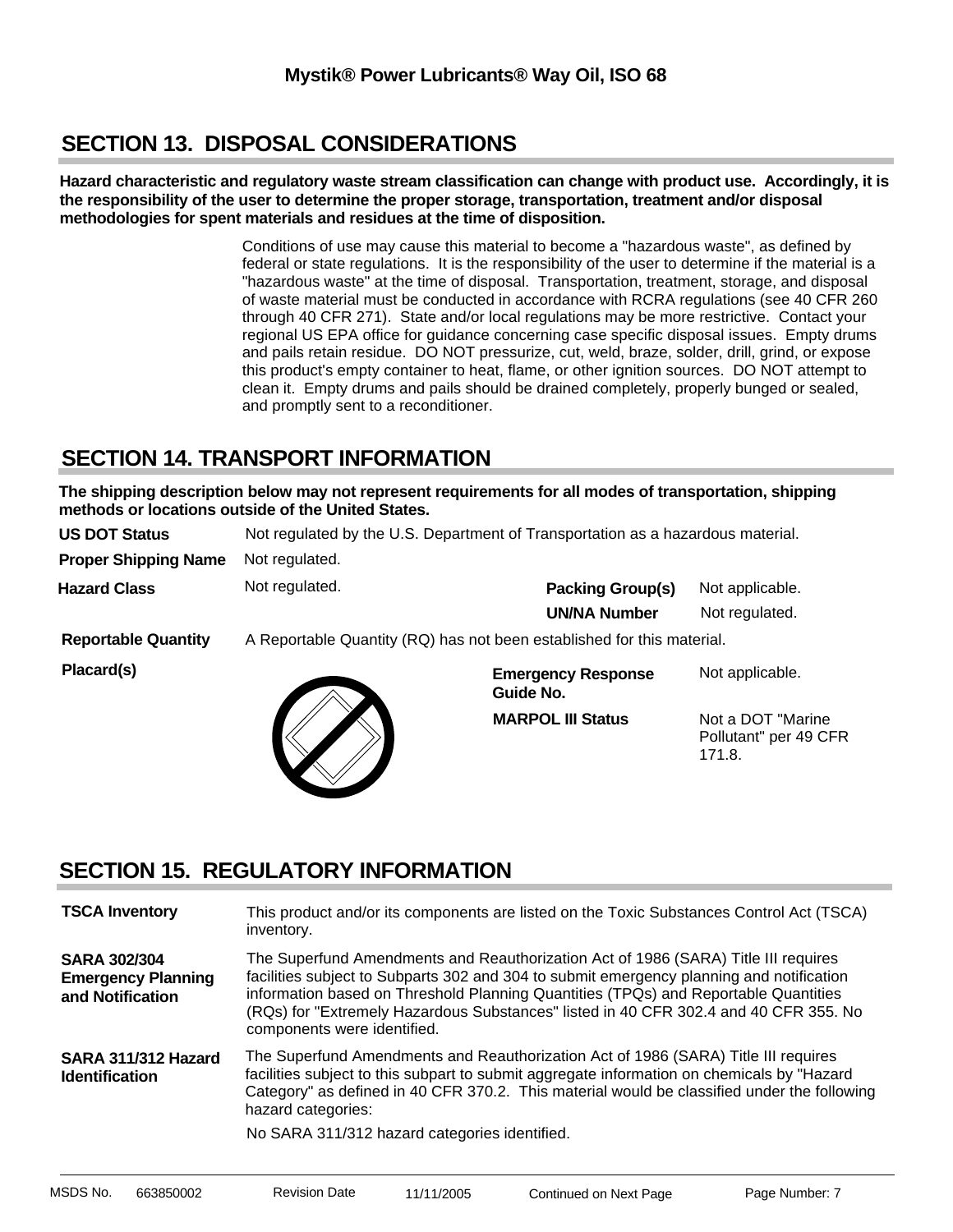| <b>SARA 313 Toxic</b><br><b>Chemical Notification</b><br>and Release Reporting | This product contains the following components in concentrations above de minimis levels<br>that are listed as toxic chemicals in 40 CFR Part 372 pursuant to the requirements of Section<br>313 of SARA: No components were identified.                                                                                                                                                                                                                                                                                                                                                                                                                                                                                                                                            |
|--------------------------------------------------------------------------------|-------------------------------------------------------------------------------------------------------------------------------------------------------------------------------------------------------------------------------------------------------------------------------------------------------------------------------------------------------------------------------------------------------------------------------------------------------------------------------------------------------------------------------------------------------------------------------------------------------------------------------------------------------------------------------------------------------------------------------------------------------------------------------------|
| <b>CERCLA</b>                                                                  | The Comprehensive Environmental Response, Compensation, and Liability Act of 1980<br>(CERCLA) requires notification of the National Response Center concerning release of<br>quantities of "hazardous substances" equal to or greater than the reportable quantities (RQ's)<br>listed in 40 CFR 302.4. As defined by CERCLA, the term "hazardous substance" does not<br>include petroleum, including crude oil or any fraction thereof which is not otherwise<br>specifically designated in 40 CFR 302.4. This product or refinery stream is not known to<br>contain chemical substances subject to this statute. However, it is recommended that you<br>contact state and local authorities to determine if there are any other reporting requirements<br>in the event of a spill. |
| <b>Clean Water Act</b><br>(CWA)                                                | This material is classified as an oil under Section 311 of the Clean Water Act (CWA) and the<br>Oil Pollution Act of 1990 (OPA). Discharges or spills which produce a visible sheen on waters<br>of the United States, their adjoining shorelines, or into conduits leading to surface waters must<br>be reported to the EPA's National Response Center at (800) 424-8802.                                                                                                                                                                                                                                                                                                                                                                                                          |
| <b>California</b><br><b>Proposition 65</b>                                     | This material may contain the following components which are known to the State of California<br>to cause cancer, birth defects or other reproductive harm, and may be subject to the<br>requirements of California Proposition 65 (CA Health & Safety Code Section 25249.5):<br>Toluene: <0.001%<br>Ethyl acrylate: <0.0005%                                                                                                                                                                                                                                                                                                                                                                                                                                                       |
| <b>New Jersey</b><br><b>Right-to-Know Label</b>                                | Petroleum Oil                                                                                                                                                                                                                                                                                                                                                                                                                                                                                                                                                                                                                                                                                                                                                                       |
| <b>Additional Regulatory</b><br><b>Remarks</b>                                 | No additional regulatory remarks.                                                                                                                                                                                                                                                                                                                                                                                                                                                                                                                                                                                                                                                                                                                                                   |

### **SECTION 16. OTHER INFORMATION**

**Refer to the top of Page 1 for the HMIS and NFPA Hazard Ratings for this product.**

#### **REVISION INFORMATION**

| <b>Version Number</b> | 2.0                    |
|-----------------------|------------------------|
| <b>Revision Date</b>  | 11/11/2005             |
| <b>Print Date</b>     | Printed on 11/11/2005. |
| <b>ABBREVIATIONS</b>  |                        |

AP: Approximately EQ: Equal >: Greater Than <: Less Than NA: Not Applicable ND: No Data NE: Not Established ACGIH: American Conference of Governmental Industrial Hygienists IARC: International Agency for Research on Cancer NIOSH: National Institute of Occupational Safety and Health NPCA: National Paint and Coating Manufacturers Association

NFPA: National Fire Protection Association

AIHA: American Industrial Hygiene Association NTP: National Toxicology Program OSHA: Occupational Safety and Health Administration HMIS: Hazardous Materials Information System EPA: US Environmental Protection Agency

#### **DISCLAIMER OF LIABILITY**

**THE INFORMATION IN THIS MSDS WAS OBTAINED FROM SOURCES WHICH WE BELIEVE ARE RELIABLE. HOWEVER, THE INFORMATION IS PROVIDED WITHOUT ANY WARRANTY, EXPRESSED OR IMPLIED REGARDING ITS CORRECTNESS. SOME INFORMATION PRESENTED AND CONCLUSIONS DRAWN HEREIN ARE FROM SOURCES OTHER THAN DIRECT TEST DATA ON THE SUBSTANCE ITSELF. THIS MSDS WAS PREPARED AND IS TO BE USED ONLY FOR THIS PRODUCT. IF THE PRODUCT IS USED AS A COMPONENT IN ANOTHER PRODUCT, THIS MSDS INFORMATION MAY NOT BE APPLICABLE. USERS SHOULD MAKE THEIR OWN INVESTIGATIONS TO DETERMINE THE SUITABILITY OF THE INFORMATION OR PRODUCTS FOR THEIR**